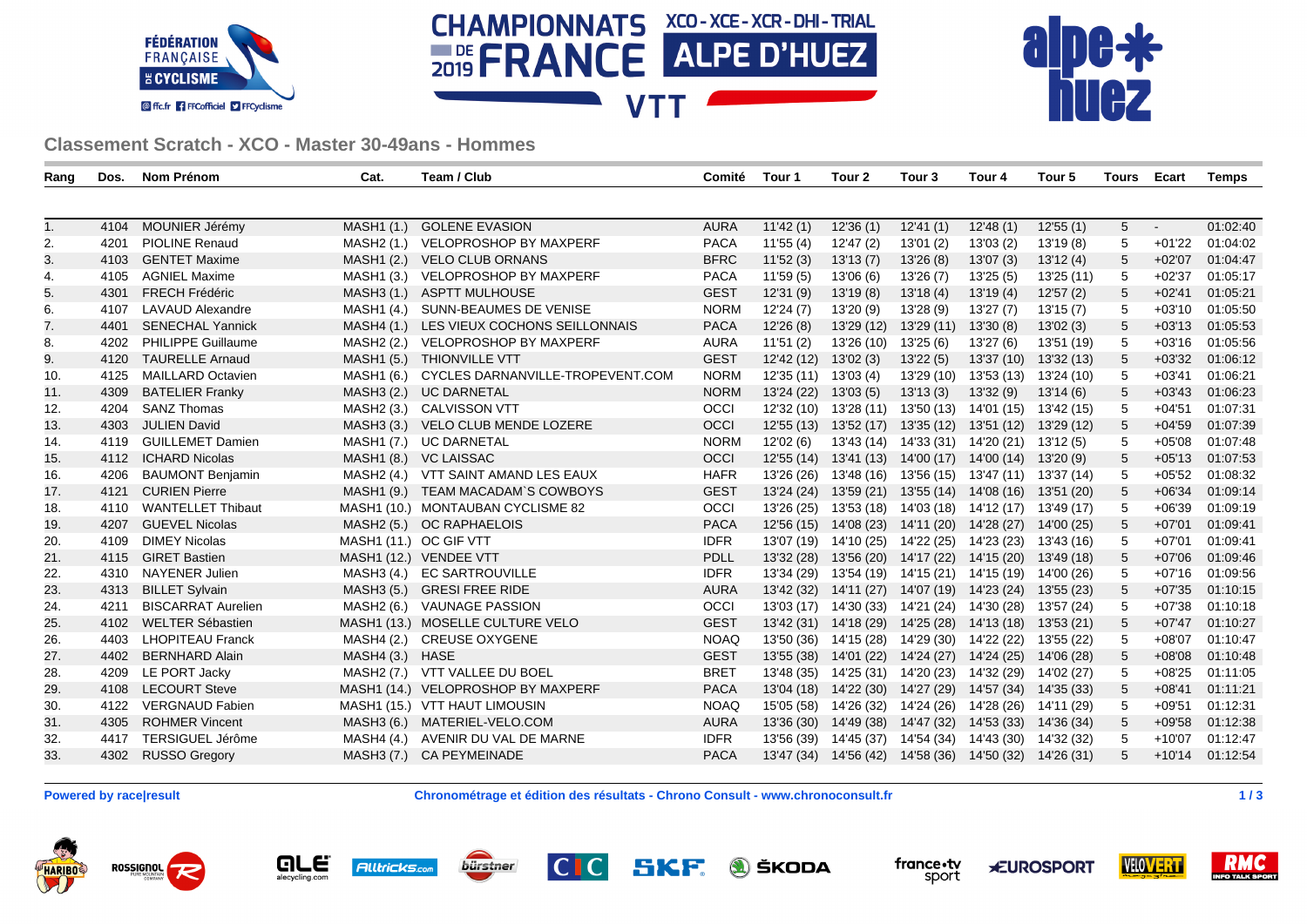





**Classement Scratch - XCO - Master 30-49ans - Hommes**

| Rang | Dos. | <b>Nom Prénom</b>          | Cat.                   | Team / Club                                         | Comité      | Tour 1     | Tour <sub>2</sub> | Tour 3                           | Tour 4                                      | Tour 5     | Tours          | Ecart    | <b>Temps</b>       |
|------|------|----------------------------|------------------------|-----------------------------------------------------|-------------|------------|-------------------|----------------------------------|---------------------------------------------|------------|----------------|----------|--------------------|
| 34.  | 4117 | <b>THOMAS Vincent</b>      |                        | MASH1 (16.) NIMES CYCLISME                          | OCCI        | 13'45 (33) | 14'09 (24)        | 14'47 (33)                       | 15'36 (46)                                  | 15'01 (38) | 5              | $+10'35$ | 01:13:15           |
| 35.  |      | 4312 CONVERSET David       | MASH3 (8.)             | <b>GRESI FREE RIDE</b>                              | AURA        | 14'21 (44) | 14'43 (35)        | 14'55 (35)                       | 14'45 (31)                                  | 14'48 (35) | 5              | $+10'50$ | 01:13:30           |
| 36.  | 4208 | <b>FAURE Julien</b>        |                        | MASH2 (8.) V.T.T. RANDO 04 DIGNE LES BAINS          | <b>PACA</b> | 13'30 (27) | 15'07 (45)        | 15'06 (39) 15'07 (35)            |                                             | 15'04 (39) | 5              | $+11'12$ | 01:13:52           |
| 37.  | 4212 | <b>FALOPPA Christophe</b>  |                        | MASH2 (9.) TOULOUSE OLYMPIQUE AÉROSPATIALE CLUBOCCI |             | 14'38 (47) | 14'43 (34)        |                                  | 15'10 (40) 15'15 (37) 14'14 (30)            |            | 5              | $+11'17$ | 01:13:57           |
| 38.  | 4412 | <b>TAVERNIER Pascal</b>    |                        | MASH4 (5.) EC CHÂTEAU-THIERRY VTT                   | <b>HAFR</b> | 14'08 (41) |                   | 14'54 (40) 14'58 (37) 15'26 (39) |                                             | 15'24 (42) | 5              | $+12'08$ | 01:14:48           |
| 39.  | 4205 | <b>PITTON Julien</b>       |                        | MASH2 (10.) CLUB VIENNOIS D'ANIMAT CY               | <b>AURA</b> | 13'24 (23) |                   | 14'56 (43) 15'20 (42) 15'45 (48) |                                             | 15'49 (47) | 5              | $+12'31$ | 01:15:11           |
| 40.  | 4304 | <b>BERTO Stephan</b>       |                        | MASH3 (9.) CALVISSON VTT                            | <b>OCCI</b> | 13'55 (37) |                   | 14'44 (36) 15'03 (38) 15'55 (49) |                                             | 15'47 (45) | 5              | $+12'40$ | 01:15:20           |
| 41.  | 4404 | <b>LIEVIN Franck</b>       |                        | MASH4 (6.) VTT ST AMAND LES EAUX                    | <b>HAFR</b> | 14'47 (50) |                   |                                  | 15'05 (44) 15'25 (43) 15'13 (36) 15'04 (40) |            | $5^{\circ}$    | $+12'51$ | 01:15:31           |
| 42.  | 4425 | <b>HAUTAVOINE Etienne</b>  | MASH4 (7.) V.C. AVIZE  |                                                     | <b>GEST</b> | 14'53 (55) |                   | 15'09 (47) 15'29 (44) 15'30 (42) |                                             | 14'50 (36) | 5              | $+13'08$ | 01:15:48           |
| 43.  | 4123 | <b>JOLY Romain</b>         |                        | MASH1 (17.) XC COMITE LOIRET                        | <b>CEVL</b> | 14'20 (43) | 15'18 (48)        | 15'42 (47) 15'29 (40)            |                                             | 15'11 (41) | 5              | $+13'18$ | 01:15:58           |
| 44.  | 4405 | <b>COUDRY Pascal</b>       | MASH4 (8.) MEUSE 55    |                                                     | <b>GEST</b> | 14'37 (46) | 15'24 (50)        | 15'46 (48) 15'30 (41)            |                                             | 15'00 (37) | 5              | $+13'33$ | 01:16:13           |
| 45.  | 4409 | <b>ROGER Richard</b>       | MASH4 (9.)             | <b>BESSE SUPER-BESSE</b>                            | <b>AURA</b> | 14'36 (45) |                   | 15'08 (46) 15'32 (45) 15'33 (43) |                                             | 15'48 (46) | 5              | $+13'53$ | 01:16:33           |
| 46.  | 4113 | <b>BELMONTE Kevin</b>      |                        | MASH1 (18.) VELOPROSHOP BY MAXPERF                  | <b>PACA</b> | 14'12 (42) |                   | 14'54 (39) 15'14 (41) 16'07 (51) |                                             | 16'23 (50) | 5              | $+14'06$ | 01:16:46           |
| 47.  | 4210 | <b>EMIN Antoine</b>        |                        | MASH2 (11.) NIMES CYCLISME                          | <b>OCCI</b> | 14'48 (51) |                   | 15'26 (51) 15'39 (46) 15'34 (45) |                                             | 15'35 (43) | 5              | $+14'19$ | 01:16:59           |
| 48.  | 4407 | <b>LAVRY Boris</b>         |                        | MASH4 (10.) VELO CLUB DOLOIS                        | <b>BFRC</b> | 15'02 (56) |                   | 15'30 (52) 16'12 (53) 15'33 (44) |                                             | 15'40 (44) | 5              | $+15'13$ | 01:17:53           |
| 49.  | 4418 | <b>JOULIE Nicolas</b>      |                        | MASH4 (11.) AS MURET C                              | <b>OCCI</b> | 14'45 (49) |                   | 15'23 (49) 16'02 (51) 16'06 (50) |                                             | 15'56 (48) | 5              | $+15'29$ | 01:18:09           |
| 50.  | 4424 | <b>CHANE FOC Daniel</b>    |                        | MASH4 (12.) CLUB CYCLISTE ST-LOUISIEN               | LREU        | 15'46 (63) |                   | 15'49 (54) 15'47 (49) 15'16 (38) |                                             | 15'58 (49) | 5              | $+15'54$ | 01:18:34           |
| 51.  | 4410 | <b>FILLIAT Christian</b>   |                        | MASH4 (13.) VELO CLUB AMBERTOIS                     | <b>AURA</b> | 14'53 (54) | 16'09 (56)        | 15'59 (50) 15'38 (47)            |                                             | 17'07 (52) | 5              | $+17'04$ | 01:19:44           |
| 52.  | 4127 | <b>ZALA Damien</b>         |                        | MASH1 (19.) CLUB CYCLISTE ALLEINS                   | <b>PACA</b> | 15'08 (59) | 16'18 (57)        | 16'27 (54) 16'19 (52)            |                                             | 16'36 (51) | 5              | $+18'05$ | 01:20:45           |
| 53.  | 4314 | <b>HEMON Philippe</b>      |                        | MASH3 (10.) TEAM ARMORIQUE                          | <b>BRET</b> | 14'53 (53) |                   | 15'35 (53) 16'03 (52) 16'33 (54) |                                             |            | $\overline{4}$ | -1 Tour  | 01:03:01           |
| 54.  | 4118 | <b>LAVIGNE Jean Pierre</b> |                        | MASH1 (20.) GREEN TEAM DISTROFF BIKE CREW           | <b>GEST</b> | 14'52 (52) |                   | 16'07 (55) 16'47 (56) 17'07 (58) |                                             |            | 4              |          | -1 Tour 01:04:50   |
| 55.  | 4406 | <b>LEDUC Philippe</b>      |                        | MASH4 (14.) MADEWIS PERNES                          | <b>PACA</b> | 15'05 (57) | 16'22 (58)        | 16'58 (57) 17'20 (61)            |                                             |            | 4              |          | -1 Tour 01:05:42   |
| 56.  |      | 4419 CHAPON Fabien         |                        | MASH4 (15.) LUNEL BIKE                              | <b>OCCI</b> | 15'23 (60) |                   | 16'34 (59) 17'51 (62) 16'29 (53) |                                             |            | 4              |          | -1 Tour 01:06:15   |
| 57.  | 4414 | <b>PAGET Loic</b>          | MASH4 (16.) AIX V.T.T. |                                                     | <b>PACA</b> | 15'54 (64) |                   | 16'38 (60) 16'47 (55) 17'00 (57) |                                             |            | $\overline{4}$ |          | $-1$ Tour 01:06:16 |
| 58.  | 4427 | <b>MOULY Jerome</b>        |                        | MASH4 (17.) CS PIERREFEUCAIN                        | <b>PACA</b> | 15'45 (62) | 16'42 (62)        | 16'59 (58) 17'17 (60)            |                                             |            | 4              |          | -1 Tour 01:06:41   |
| 59.  | 4307 | LE PORT Yann               |                        | MASH3 (11.) VTT VALLEE DU BOEL                      | <b>BRET</b> | 16'15 (66) |                   | 16'38 (61) 17'51 (61) 16'39 (55) |                                             |            | 4              | -1 Tour  | 01:07:20           |
| 60.  | 4306 | ROYER Sébastien            |                        | MASH3 (12.) RAON BIKE CLUB                          | <b>GEST</b> | 15'35 (61) |                   | 17'44 (66) 17'19 (59) 16'57 (56) |                                             |            | 4              |          | -1 Tour 01:07:32   |
| 61.  | 4413 | <b>AHERFI Xavier</b>       |                        | MASH4 (18.) POMMIERS VTT                            | AURA        | 16'09 (65) |                   | 17'22 (64) 17'19 (60) 17'10 (59) |                                             |            | 4              | -1 Tour  | 01:07:57           |
| 62.  |      | 4315 LOPEZ Mickaël         |                        | MASH3 (13.) CLUB CYCLISTE ST-LOUISIEN               | LREU        | 16'26 (68) | 17'06 (63)        | 18'23 (63) 18'45 (63)            |                                             |            | 4              |          | -1 Tour 01:10:37   |
| 63.  |      | 4124 PETIT Loïc            | MASH1 (21.) VS CACIEN  |                                                     | <b>CEVL</b> | 16'37 (70) | 17'33 (65)        | 18'43 (65)                       | 19'11 (65)                                  |            | 4              |          | -1 Tour 01:12:01   |
| 64.  | 4116 | <b>BOBLIQUE Arnaud</b>     |                        | MASH1 (22.) EC CHATEAU THIERRY                      | <b>HAFR</b> | 16'36 (69) | 18'14 (67)        | 18'58 (67) 18'32 (62)            |                                             |            | 4              |          | $-1$ Tour 01:12:18 |
| 65.  | 4411 | <b>GAPPINI Frédéric</b>    |                        | MASH4 (19.) XC COMITE LOIRET                        | <b>CEVL</b> | 16'21 (67) |                   | 18'51 (69) 18'55 (66) 19'00 (64) |                                             |            | 4              |          | $-1$ Tour 01:13:05 |

**Powered by race|result Chronométrage et édition des résultats - Chrono Consult - www.chronoconsult.fr 2 / 3**